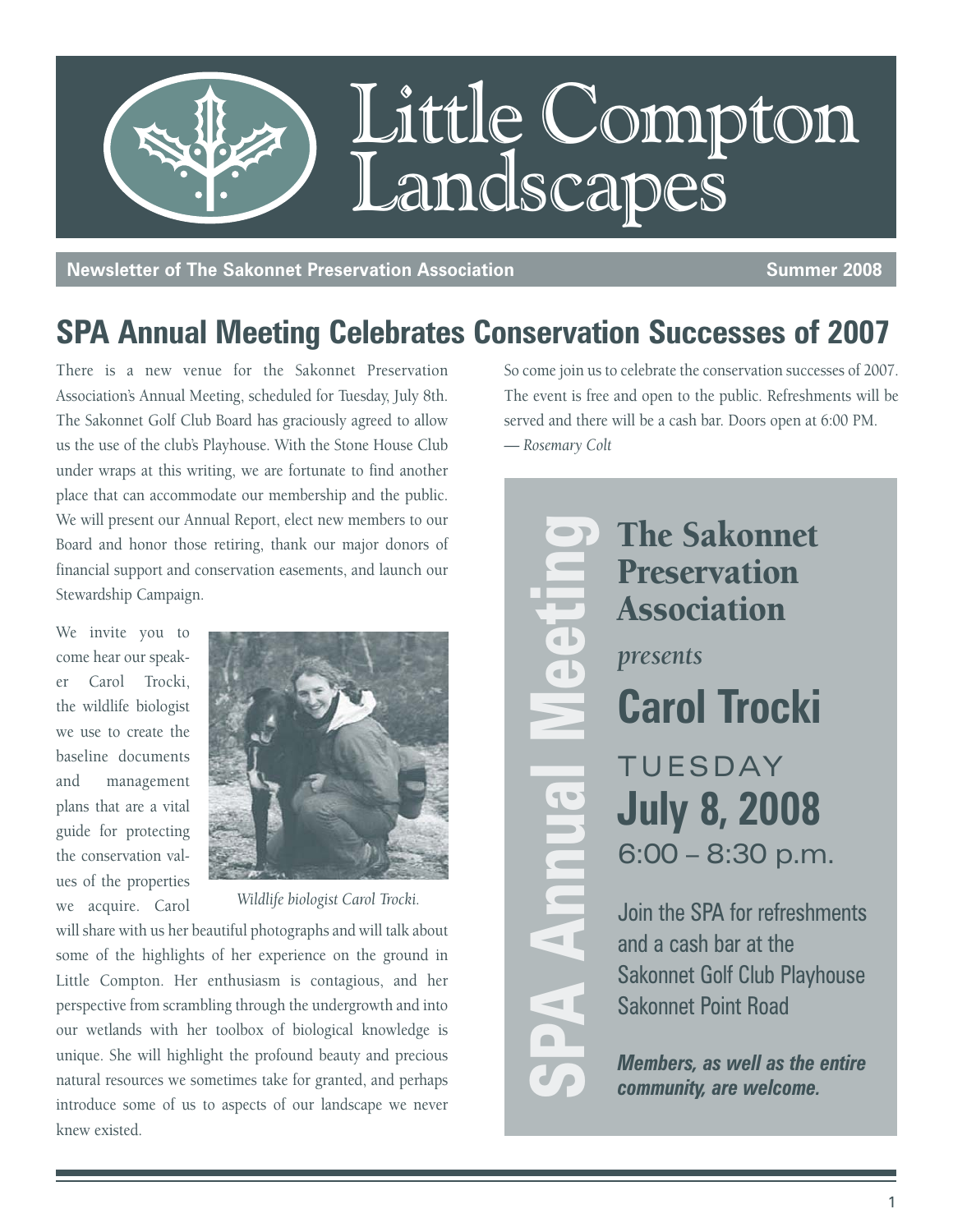

### Sakonnet Preservation Association

#### **Officers**

Abigail Brooks, President Heather Steers, Vice-President Sarah Whitehead, Secretary Bob Wolter, Treasurer

#### **Directors**

Abigail Brooks Ron Bogle Christopher Burns Rosemary Colt John Farr Nan Haffenreffer Steve Horowitz Peter Lozier Sheila Mackintosh Richard Ross Jack Selvaggio Suzie Shaw Heather Steers Terry Tierney Sarah Whitehead Bob Wolter

#### Advisors Council

David V.D. Borden Nicholas T. Long Stetson Eddy Roger Y. Greene Karen Richmond

Newsletter Editor Rosemary Colt

> Design Chris O'Toole

### **SPA**

P.O Box 945 Little Compton RI 02837 Phone/fax: 401-635-8800 Office: 7 South of Commons

### **Dr. Ames B. Colt Speaks at the SPA Public Information Meeting**

The first Chair of the R.I. Bays, Rivers and Watersheds Coordination Team, Dr. Colt spoke at the annual Sakonnet Preservation Association sponsored public information meeting at the Little Compton Community Center on April 3rd. Colt's job is to analyze how local communities and state agencies sometimes partner well and sometimes clash over the management and protection of open space and aquatic resources including wetlands, watersheds, drinking water reservoirs, rivers, streams and last but not least, Narragansett Bay.

Colt, a legislative appointee who answers to the Governor, is developing a comprehensive plan to bring together state agencies charged with protecting the state's aquatic resources with the goal of improving collaboration. The plan will establish the basis for defining and implementing interagency policies for ecosystem-based



*Abigail Brooks with Dr. Ames Colt and SPA Board member Richard Ross.*

management and sustainable development of Rhode Island's fresh and marine waters and watersheds, a timely task given the importance of the state's water-reliant economy.

As Colt's remarks made clear, the intricacies of the relationships between the federal government, the state and communities like Little Compton make such a planning effort a considerable challenge. As it happens, Little Compton's water resources are in good shape, although there was some discussion of private wells that may be threatened by pollution in the future and the challenge of protecting wetlands. Also on the local level, Colt stressed the direct imminent threat that climate change — specifically, the rise in sea level — poses to seaside communities like Little Compton and what must be done to compensate for this.

Colt closed with a quote from Arthur M. Schlesinger Jr. that he believes expresses the best attitude to take toward the challenges faced by Rhode Island and yes, Little Compton: "Problems will always torment us because all important problems are insoluble: that is why they are important. The good comes from the continuing struggle to try and solve them, not from the vain hope of their solution." *— Rosemary Colt*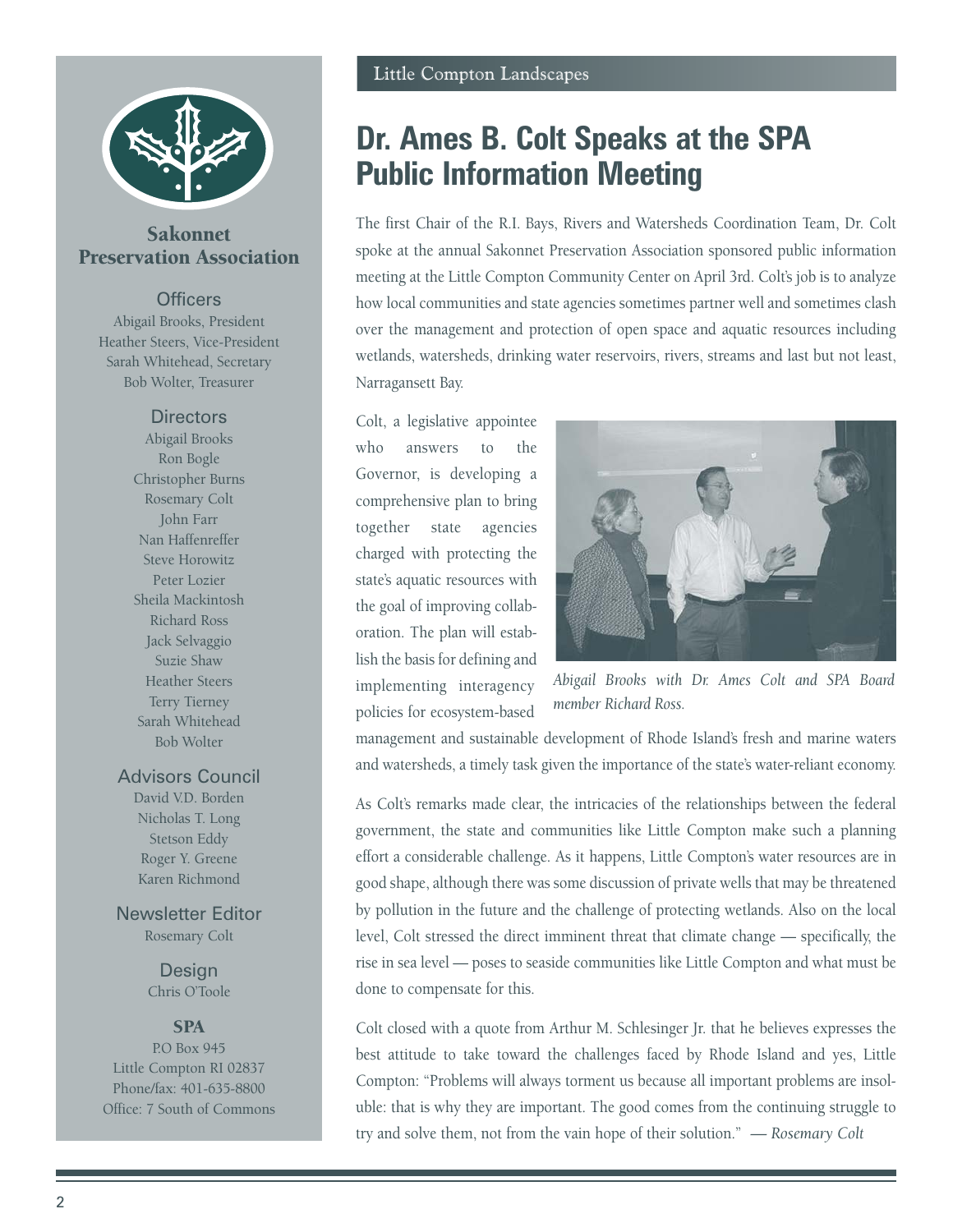# *President's Letter:* **Why Do We Choose to Conserve Our Land?**

*The woodlands that I have granted to preservation have been a peaceful refuge for all the years that I have been in Little Compton. Keeping this small area undeveloped is my contribution to maintaining part of the natural, quiet beauty of our town. My thanks go out to all those involved with the Sakonnet Preservation Association for their work to help fulfill the shared love of continuing our open spaces. — PAUL BAZZONI* 

The experience of working with someone interested in donating their land for conservation purpose is an amazing and highly personal one. For those of us privileged to have the kind of exchanges that take place around these transactions, it is moving to spend time with a landowner sharing their deeply held feelings about what their land means to them.

When someone chooses conservation to protect their land, it is a major step with emotional, financial and legal complexities. What helps many land donors through the process is the deeply held conviction that conservation leaves a legacy not only for their own beneficiaries, but also for generations of visitors and future owners of this beautiful landscape in which we are fortunate to be living. Many acknowledge how their lives are enriched by the presence of wildlife, indigenous plants, streams and wetlands that mark the seasons and color the vistas they see from their homes, their walking paths and town roadways. The history of their personal experiences and memories, and their respect for historically significant features that represent connections to our community's past can influence the decision to conserve.

When my own parents chose to conserve the family property on which we children had spent our summers, I recognized that their land was a diary of my childhood. That landscape still brings back memories of times spent together as a family and with friends, building treehouses and playing hide-and-go-seek in the woods. What I encounter there floods me with recollection, and I am grateful to know this place is conserved so that I can still visit it knowing that others will experience their own pleasures and joys there.

Jim Marsh said this about his decision this past year to conserve his property on the corner of Burchard Avenue and Peckham Road:

*Our house overlooks the nearly 10 acres we have placed in conservation. The home, said to date from 1690, surely must have been the first "permanent" dwelling for a mile or so around; certainly the nearest surviving structure from the same period is the Quaker Meeting House on West Main Road, a distance of about two miles. So I have often tried to imagine what the surrounding land looked like in 1600, 1700, 1865 and later. And, while the landscape has changed in a number of ways forests and fields were cleared, walls were built, woodland has returned, houses were built while others burned or fell down nevertheless, the sheer amount of change has not been substantial compared with cities and suburbs, and certainly it is not irreversible. There are hardly any roads today that didn't exist in 1750; there are no tall buildings, little paved acreage, no industrial parks, no superfund sites.*

*As I've taken this imaginary survey of our nearby landscape, I've realized how diminished our neighborhood would appear if, in the year 2150, what greeted me were dozens of rooftops and networks of roads or proliferating infrastructure of some sort unimaginable today but assaulting to the eye.* 

In a similar vein, Wendy Born expressed the following sentiments when she and her husband Chris chose to conserve 21.5 acres of their property on West Main Road, thus creating an unbroken chain of conserved properties stretching from Treaty Rock Farm to Taylor's Lane:

*Chris and I were drawn to Little Compton 20 years ago by the beautiful expanses of land and the undeveloped shoreline. Having grown up in New York City, we knew East Hampton when it still had farmland! We watched the Hamptons change and also the New Jersey shore, so we were aware of what can happen with unfettered development. Years later, our desire to preserve the exquisite beauty of Little Compton inspired us to consider different vehicles for land preservation. The leadership*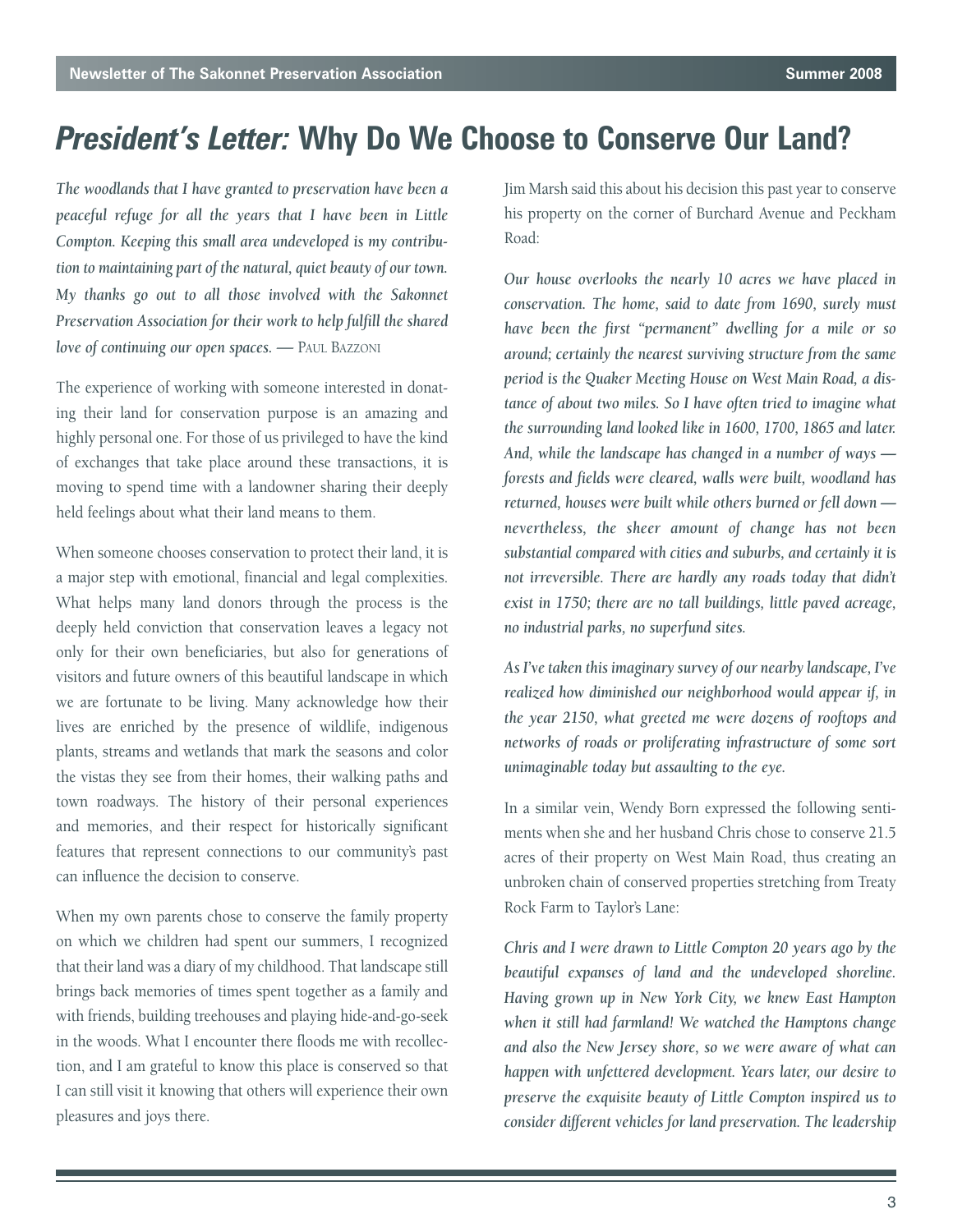### *President's Letter (continued)*

*of the Sakonnet Preservation Association and the Agricultural Conservancy Trust encouraged our direction and guided us through the process...*

Five of us from the Sakonnet Preservation Association Board were privileged to accompany Amelia Thomas around her fine property in the heart of Adamsville that she chose to conserve this past year. At the age of 91, she delighted us with humorous descriptions of enticing her grandchildren to help maintain trails in her woods by naming each trail for the individual who cleared them. "It worked better with some than with others," is what I recall her saying. She knows some of the intriguing history of her property and has kept cattle, and until recently sheep, in a meadow surrounded by beautifully maintained historic stone walls. She continues to garden, and recognizes the history and beauty of what she has chosen to conserve.

When I sat with her to go over the photos and biological description that forms the baseline documentation of her conservation easement, she could hardly get enough of what she was learning about her land from our wildlife biologist's observations and the photographs she took as a building snowstorm left its mark on the landscape. Amelia shared how she walks from time to time in the nearby Simmons Mill Pond

Management Area, where the smells and landscape are reminiscent of the island where she spent her early summers.

I recently read a piece by a woman who had revisited a landscape that held great meaning from her childhood. She experienced a mental return to "the girl who was in awe of the world around her and her place in it." The author, Laura Dave, describes going through a difficult time in her life and ends the piece with a paragraph that spoke to me about what places that remain intact can mean:

*Maybe this is what we get in life, a few great loves: loves that return us to ourselves when we need it most. And maybe some of those loves aren't people, but places...that fill us up with light and energy and hope at moments when we feel especially tired or lost. That is the beauty of love in all its forms. We don't know when or how it is going to save us.*

Dave's sentiments infuse the exchanges I have had from some of our land donors, and I recognize it from my own experience. So on behalf of our Board and membership, I would like to thank Dr. Paul Bazzoni, Dr. Christopher and Wendy Born, Mr. James Marsh and Mrs. Amelia Thomas for their generosity in placing permanent conservation easements on 41.5 precious acres of open space in Little Compton. — *Abigail Brooks*



### Sakonnet Preservation Association

YES, I WOULD LIKE TO BECOME A NEW MEMBER. *Enclosed is my tax deductible membership contribution.* 

| Student      | \$20      |
|--------------|-----------|
| Individual   | \$25      |
| Family       | \$35      |
| Sustaining   | \$100     |
| Patron       | \$250     |
| Sponsor      | \$500     |
| Benefactor   | $$1,000+$ |
| Special Gift |           |

| $Town \frown T$                    |
|------------------------------------|
|                                    |
|                                    |
| Summer Phone                       |
| $E$ -mail $\overline{\phantom{a}}$ |
|                                    |
|                                    |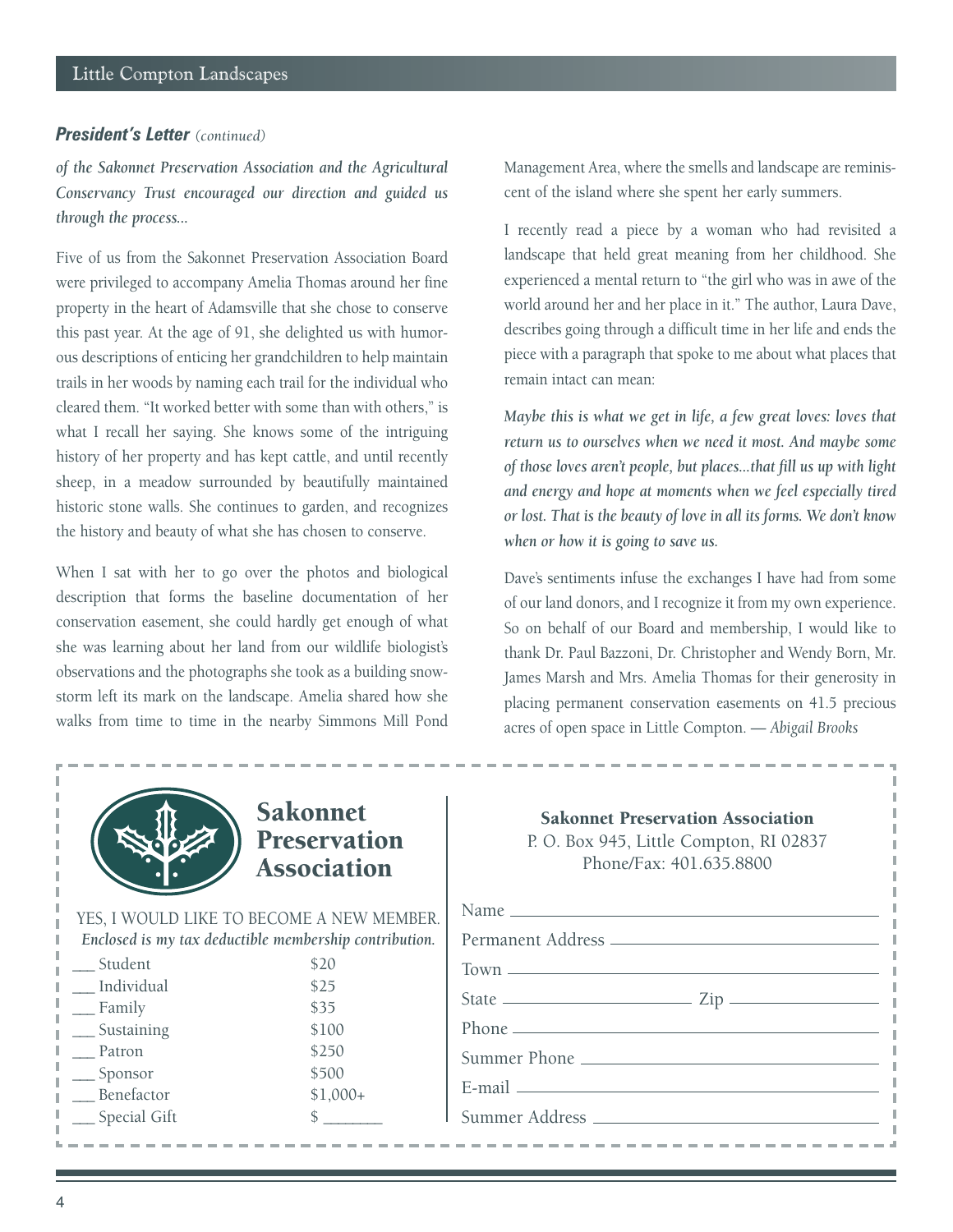# **2007– A Year's Worth of Accomplishments for the SPA**

I looked back in December of 2007 at the accomplishments of this all-volunteer organization with amazement. When I use the word "dedicated" to describe how energetically our Board and volunteers work, and what an "honor" it is to work with them, these words hardly come close to fully capturing what I am trying to express. The following list will give you a sense of how deeply committed this group is to making things happen. Every single Board member and community volunteer who helped had some part in these impressive achievements.

### *Together we:*

- Closed on 41.5 acres of conserved land on the east, central and west sides of Town;
- Monitored every single conservation easement we hold;
- Installed membership software in the office computer that maximizes information and streamlines responses to donors;
- Rose to the occasion when our auditor wound up with an extended stay in the hospital at IRS reporting time;
- Updated our Strategic Plan;
- Completed management plans on five fee properties;
- Successfully renewed efforts to protect the buffers around Watson Reservoir;
- Found out how capable our bookkeeper is at adapting to more stringent auditing procedures;
- Moved to a more beautiful, light-filled and larger office;
- Ended the year with a financial surplus;
- Contributed to the protection of Treaty Rock Farm with The Nature Conservancy of RI, LC Agricultural Conservancy Trust, DEM, and Champlin Foundations as well as the Federal Farm and Ranchland Protection Program and generous private donors;
- Archived and securely stored our original documents;
- Brought a nationally renowned lawyer to town to address the public about the new tax incentives for conserving land;
- Started work with a representative of the Town's Tax Assessor's, the Assessor's Clerk and representatives of the LC

Agricultural Conservancy Trust on strategies for educating property owners about various conservation options and for documenting conserved properties on an annual basis;

- Helped update the Town's records on currently protected properties;
- Had our President, Larry Anderson, honored by the RI Land Trust Council with the prestigious Peter Merritt Award;
- Engaged a wildlife biologist to do baseline documentation who is both an antelope and a terrific photographer;
- Straightened out the sign at the Ponderosa;
- Got the Wilbur School involved in the Atlantic Salmon Federation's Fish Friends Program for 7th and 8th graders;
- Led an Earth Day Quest for students at the Ponderosa and took 2nd graders on a field trip to the Audubon Center in Bristol;

Not Bad!!! — *Abigail Brooks*

# **Classroom at the Ponderosa**



*On a beautiful Little Compton day, teachers Aimee Maclean and Sarah Jansen, along with Abigail Brooks and Rosemary Colt, led a group of Wilbur McMahon students on an SPA sponsored quest to the Ponderosa Pond. With clipboards in hand, the students interpreted clues to locate trees and plants. They then set forth to see what other flora and fauna they could find in and around the pond.*